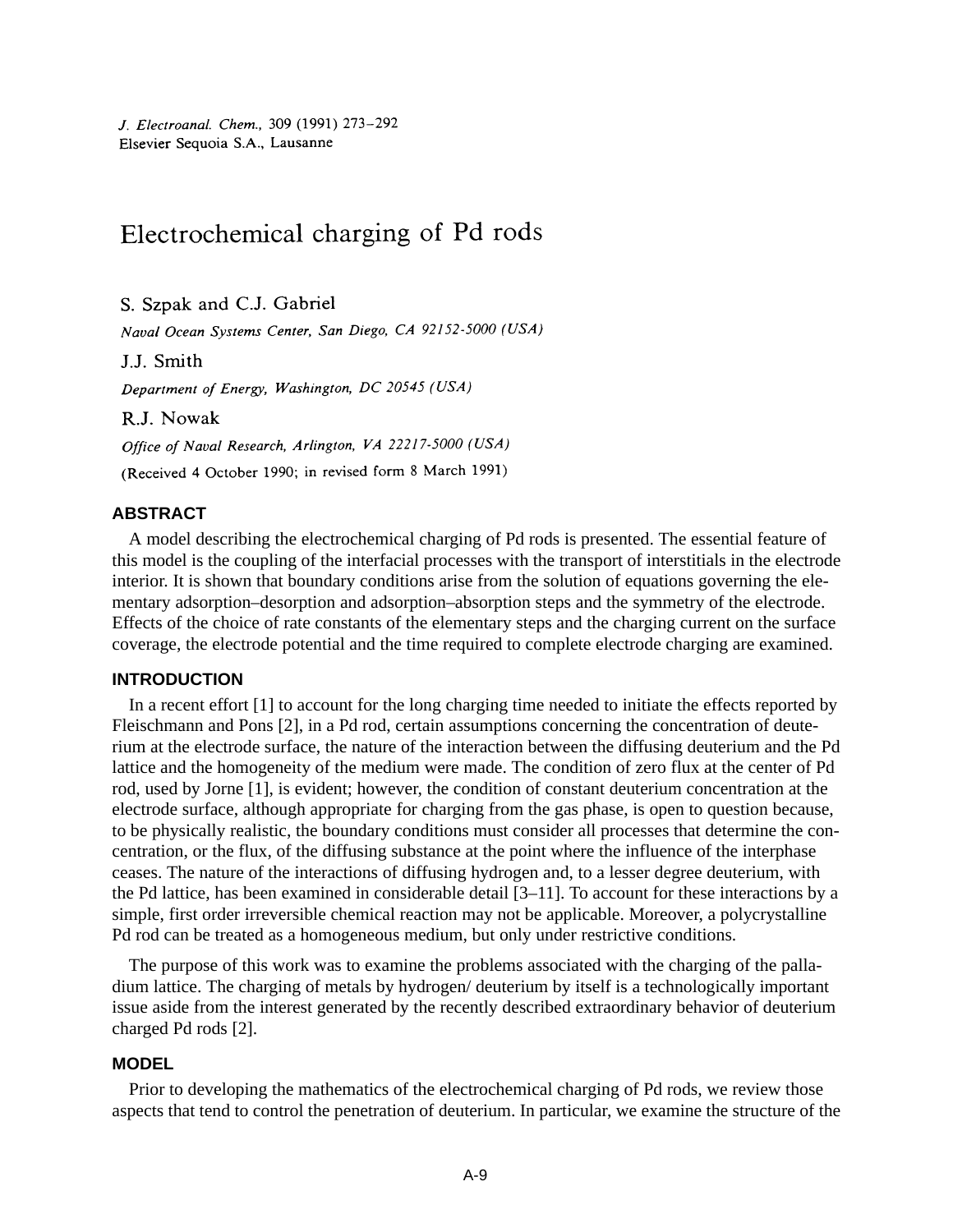electrolyte/electrode interphase, the deuterium evolution reaction, interactions between the interstitials and the host lattice, and the effect of grain boundaries in the polycrystalline material. This qualitative discussion provides the basis for the formulation of simplified governing equations in which we ignore the distinction between  $\alpha/\beta$  phases and employ a simple diffusion coefficient for the purpose of modeling the coupling between surface and transport (bulk) processes.

#### **Concept of an Interphase/Charging Fluxes**

Two homogeneous phases that are in contact with each other are separated by an interphase region. This region may be viewed as made up of several laminae each of which is treated as a very thin homogeneous phase [12]. Often, to simplify the treatment, an appropriately defined single homogeneous phase may be substituted [13]. The structure of the electrolyte portion of the interphase was treated by van Rysselberghe [14]; here, the structure on the metal side, with respect to transport, will be identified and examined.

Four fluxes are involved in charging the Pd metal from the gas phase. They are the adsorption and desorption fluxes,  $j_2$  and  $j_{-2}$ , and the absorption–desorption fluxes consisting of the exchange between the species present in the metal interior and the surface,  $j_3$  and  $j_3$ , respectively. In reality, the dynamics of the surface processes are more complex [15,16]. In the case of electrochemical charging, Fig. 1, the structure is complicated further because the applied overpotential and charge transfer result in two additional fluxes,  $j_1$  and  $J_{-1}$ . The effect of the applied potential on the transport of interstitials becomes negligible at a point close to the metal surface where diffusion is initiated.

## **Deuterium Evolution Reaction**

The reaction path for the deuterium evolution is essentially the same as that for hydrogen [2,17], eqns. (I) to  $(III)$ 



**Figure A-1**. Schematic representation of an interphase (fluxes included). (a) Adsorption plane; (t) charge transfer plane; (l) lattice.

followed by either

$$
D_2O + D(a) + e^- \to D_2(s) + OD^- \quad k_2, k_{-2}, \eta \tag{II}
$$

or

$$
D(a) + D(a) \rightarrow D_2(s) \qquad k_3, k_{-3}
$$
\n(III)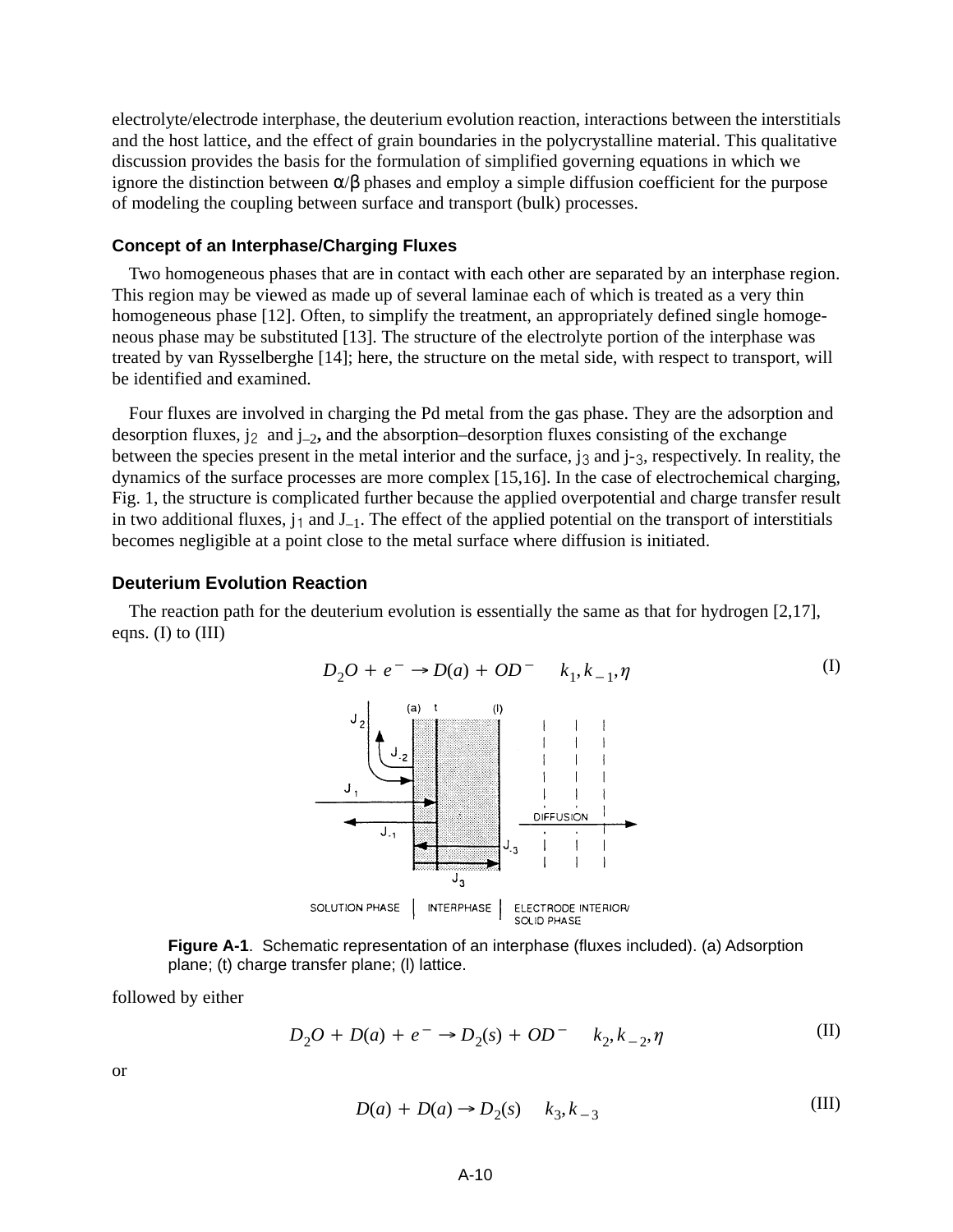where (a) and (s) denote species present in an adsorbed state and in solution, respectively. Potential dependent surface coverage for special cases, e.g., the steady state condition with an a priori specified rate determining step (rds), in the absence of absorption, was examined by Gileadi and Conway [18]. They found that highest surface coverages are obtained when eqn. (III) is the rds, i.e., is proceeding more rapidly than eqn. (II), but more slowly than eqn. (I). Furthermore, if eqn. (II) is the rds, i.e., is proceeding more rapidly than eqn. (III), but more slowly than eqn. (I), the surface coverage exhibits a limiting value, determined by the ratio  $k_2/k_1$ ; the smaller this ratio, the higher the surface coverage.

The absorption into the lattice of electrochemically generated deuterium is given by eqn. (IV)

$$
D(a) \to D(1) \qquad k_4, k_{-4} \tag{IV}
$$

where (I) denotes species in the lattice. The hydrogen analog of eqn. (IV) was investigated to a limited extent by Iyer et al. [19]. The inclusion of diffusional transport necessitates the separation of the interphase region from the diffusion space. The characteristic feature of the Iyer et al. model is the interdependence of the diffusion flux and the interphase reactions.

#### **Molecular Interactions Related to Transport**

There is ample experimental evidence of interactions between the interstitials and the host Pd lattice. During the transport of hydrogen as well as deuterium, a change from the  $\alpha$  phase to the  $\beta$  phase occurs. This change manifests itself by the lattice expansion which is larger in the  $\alpha$  phase than in the β phase [6]. The expansion of the Pd lattice creates localized highly stressed conditions that affect the diffusional transport [10]. This deviation from ideality occurs even at very low hydrogen concentration with the process becoming more exothermic as the concentration of H(l) increases. However, once the β phase has formed, the process becomes less exothermic. The rate of absorption increases exponentially with the increase in H(l) concentration and is attributed to an expansion of the lattice.

Quantum mechanical treatment requires that the motion of interstitials occurs by a hopping mechanism [9]. The energies of activation for the H/D species are of an order of magnitude less than for other interstitials, while the values of their diffusion coefficients are many orders of magnitude higher indicating the importance of the pre–exponential factor. The jump frequencies for H interstitials are comparable to the highest frequency of the host lattice. Of interest is the fact that the isotope effect enters through the exponential factor, i.e., contrary to the prediction based on the classical absolute rate theory [15].

## **Forms of Diffusion Coefficient**

Here, we review the various interpretations of the diffusion coefficient to underscore the importance of interactions between the interstitials and the host lattice on their transport. Starting with the Fick's first law, eqn. (1)

$$
j = -D\frac{\partial c}{\partial x} \tag{1}
$$

we note that in this formulation, **D** is a proportionality constant relating the flux, j**,** to the driving force,  $\partial c/\partial x$ . However, as written, eqn. (1) is valid only for non–interacting solute/ solvent systems. Substituting the activity for concentration,  $a = c\phi$ , we transform eqn. (1) into an equivalent form

$$
j = \frac{cD}{RT} \frac{\partial \mu}{\partial x} \quad \mu - \mu^0 + RT \ln a \tag{2}
$$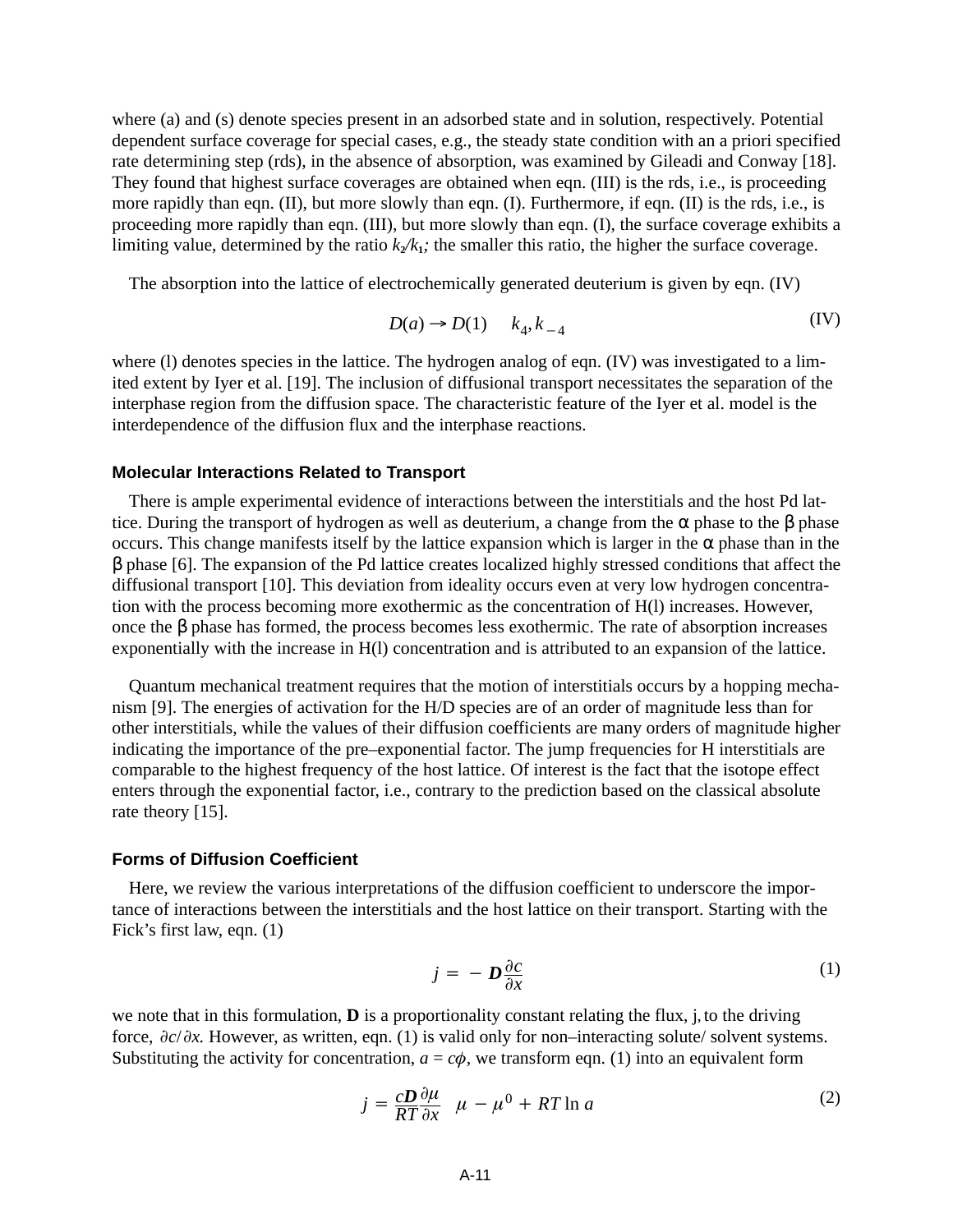Defining  $v = j/c$  as the average linear velocity of the diffusing particles, we have for the Nernst–Einstein formulation

$$
f(x)dx = B^{-1}vdx \quad B = D/RT \tag{3}
$$

i.e., the diffusing particles behave as if they were acted upon with the force  $f(x)$  against the viscous resistance. If additional forces are affecting diffusional transport, e.g., lattice expansion, it is necessary to add the appropriate terms to the balance eqation, eqn. (3), e.g., eqn. (4)

$$
f(x)dx = B^{-1}vdx + \sum_{i} d\omega_i
$$
 (4)

Comparing eqns. (3)/(4) and (2) we note that  $f(x) = -\frac{\partial \mu}{\partial x}$  while the comparison of eqns. (1) and (2) yields the diffusion coefficient of the form

$$
\mathbf{D} = \mathbf{D}_0 \exp\left(-\frac{1}{RT} \int \left[ f(x) - \sum_i d\omega_i/dx \right] dx\right)
$$
 (5)

Equation (5) implies that the diffusion coefficient reflects specific features associated with the transport. For example, Barrer and Jost [20] found that the transport of H(l) in the Pd lattice belongs to the "zeolitic diffusion", where the probability of migration is proportional to the probability of finding an unoccupied site. The diffusion coefficient involving the possibility of jumps of length  $\lambda$ over several sites has the form

$$
\boldsymbol{D}_n = (n\lambda)^2 (1 - \zeta)^n \boldsymbol{\nu} \exp\left(-E_n / RT\right) \tag{6}
$$

where v is the oscillation frequency,  $(1 - \zeta)^n$  is the probability of finding a vacant neighboring site *n* times in succession and *En* is the energy of activation, most likely a slowly varying function of *n.* The "effective" diffusion coefficient  $D_{\text{eff}}$  is the normalized sum of individual coefficients. Evidently, for small  $\zeta$ , the *n*–fold jumps contribute substantially while for large  $\zeta$  only the first term is significant.

Kuballa and Baranowski [21], examining the transport properties at high con– centration of hydrogen through the  $\beta$  – Pd lattice, employed the diffusion coefficient formulated on the basis of absolute rate theory, eqn. (7)

$$
D = \kappa f \frac{\lambda^2}{6} z \nu \exp\left(\frac{S_m + S_f}{k}\right) \exp\left(-\frac{E_m + E_f}{kT}\right) \tag{7}
$$

where  $x$  is the transmission coefficient, *f* is the correlation factor,  $\lambda$  is the jump distance in the lattice, *z* the coordination number, the vibration frequency in the potential well, *S* the entropy and *E* the energy. The subscripts f and m, respectively, identify the formation of a neighboring vacancy and the motion from one site to another. They concluded that within the phase, the diffusion coefficient is independent of concentration. However, at higher concentrations, many neighboring sites are occupied and both the entropy and the energy of vacancy formation must be included. The formation of new sites is associated with the mechanical distortion of the lattice, thus sharply increasing the vibrational frequency of the diffusion particle. As the concentration of hydrogen increases there is continuous change in the mechanism of transport, most likely involving the tetrahedral sites.

In yet another example, the effect of mechanical distortion on transport was examined by Voelkl [10]. Results were expressed in terms of changes of the electrochemical potential, i.e. a factor appearing in the exponent of the diffusion coefficient.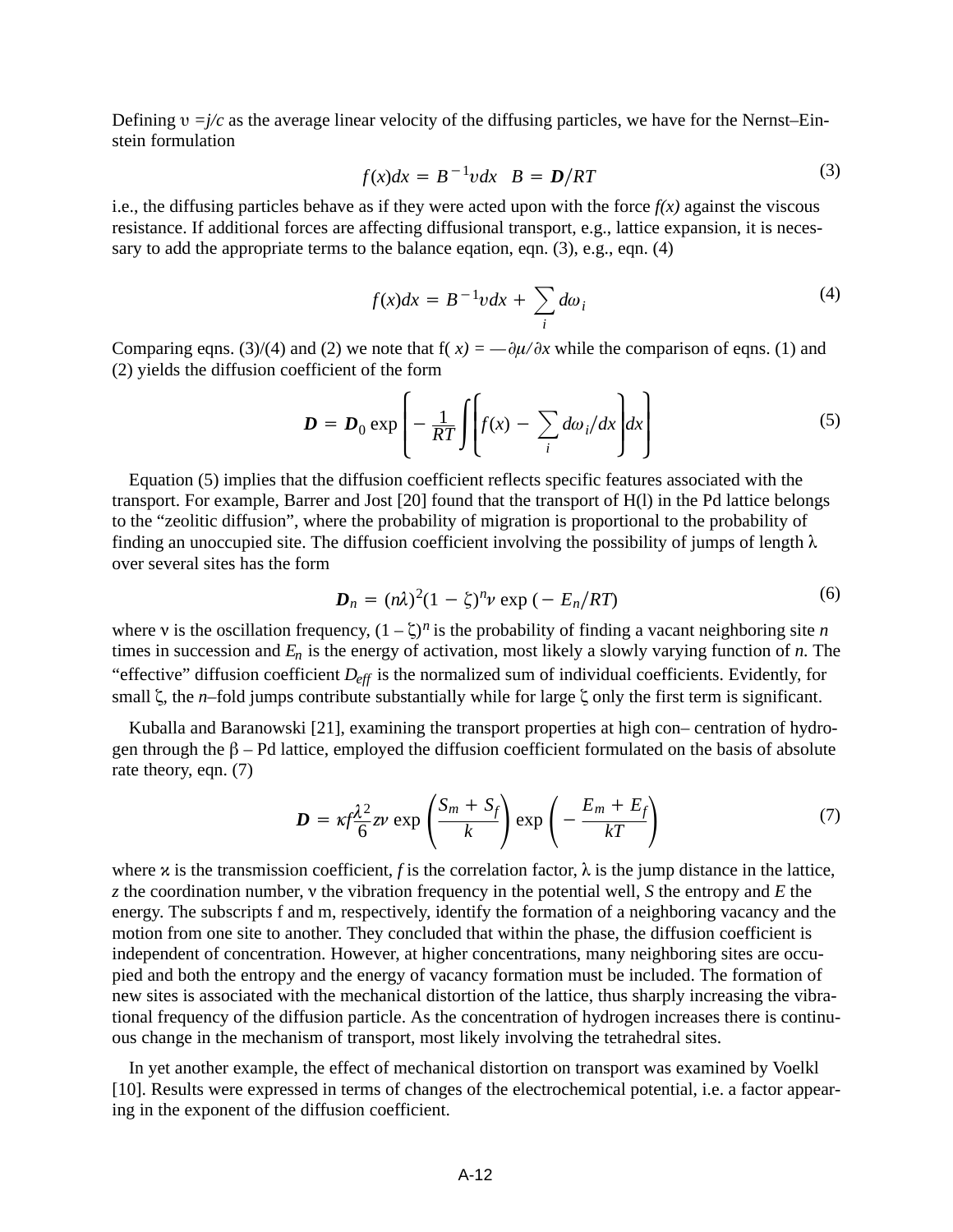#### **Effect of gra in boundaries**

Grain boundaries represent the locations of a high density of lattice imperfections. In effect, they may be viewed as internal surfaces where an exchange process,

similar to adsorption–desorption, can occur. The interaction of an interstitial with a lattice defect is energetically quite different from its interaction with the undisturbed lattice. Consequently, by eqn. (5), transport properties should differ in polycrystalline material as compared with those in a single crystal. Yet, measurements of the steady state permeation of hydrogen indicate no influence of grain boundaries. This apparent discrepancy is attributed to the absence of trap–to–trap hopping of interstitials and the filling of all traps during steady state transport [22]. By creating sinks, the tendency of interstitials to accumulate in the lattice defects modifies their transport before the steady state is realized.

#### **H(a) / H(l)–Pd Vs. D(a) / D(l)–Pd Interphase Behavior**

Common reaction paths for the hydrogen evolution reaction and deuterium evolution reaction, reported by Schuldiner and Hoare [17], do not assure identical rates of the elementary process comprising the charging of palladium rods. Qualitative observations show considerable difference in the behavior of the interfacial region between hydrogen and deuterium, notably in the rate of absorption– desorption. Rolison and Trzaskoma [23] reported a significant difference in the rate of escape of absorbed hydrogen and deuterium upon termination of the charging current. Szpak et al. [24] found similar behavior by an in situ examination of the penetration of deuterium and hydrogen by a single grain in a specially designed cell using Nomarski optics.

# **FORMULATION OF CHARGING EQUATIONS**

Davenport et al. [25] considered absorption from the gas phase into a thin metallic film. We extend their treatment to consider a much larger solid body immersed in an electrolyte. This body is taken to consists of N layers; the i th layer having a volume *Vi* and the area of the dividing surface between it and the  $(i + 1)$ th layer is  $S_{i,i+1}$ . In general:  $V_i \neq V_{i+1}$  and  $S_{i-1,i} \neq S_{i,i+1}$ . The diffusion of deuterium in the bulk of the solid body is then considered as a process of jumping from one layer to an adjacent layer with a rate that is proportional to the interfacial area between the layers, as well as to the number of occupied sites in the initial layer and the number of vacant sites in the final layer. Consequently, we write for the time rate of change in the fractional number per unit volume of occupied sites,  $\zeta$  in the *i*th layer within the bulk

$$
\frac{d\zeta_i}{dt} = \frac{\kappa_d Z_m}{V_i} \Big\{ S_{i-1,i} \Big[ \zeta_{i-1}(1 - \zeta_i) - \zeta_i (1 - \zeta_{i-1}) \Big] - S_{i,i+1} \Big[ \zeta_i (1 - \zeta_{i+1}) - \zeta_{i+1} (1 - \zeta_i) \Big] \Big\} \quad i = 1, 2, 3, ..., N
$$
\n(8)

where  $k_d$  is the jump rate constant and  $Z_m$  is the maximum number of available sites per unit volume.

The boundary conditions for this set of equations are determined by the physical considerations of events occurring at the first and Nth layers. The reactions (I) through (IV) set the boundary conditions at the first layer in terms of corresponding fluxes. Defining the anodic current as the positive current (i.e., the flow of electrons from the working electrode to the power supply), we obtain for the charge transfer reaction, eqn. (I)

$$
\frac{i_1}{T_m F} = k_{-1} OD \cdot \left[ \theta \exp\left(\frac{\alpha F \eta}{RT}\right) - k_1 [D_2 O](1 - \theta) \exp\left[\frac{-(1 - \alpha) F \eta}{RT}\right] \tag{9}
$$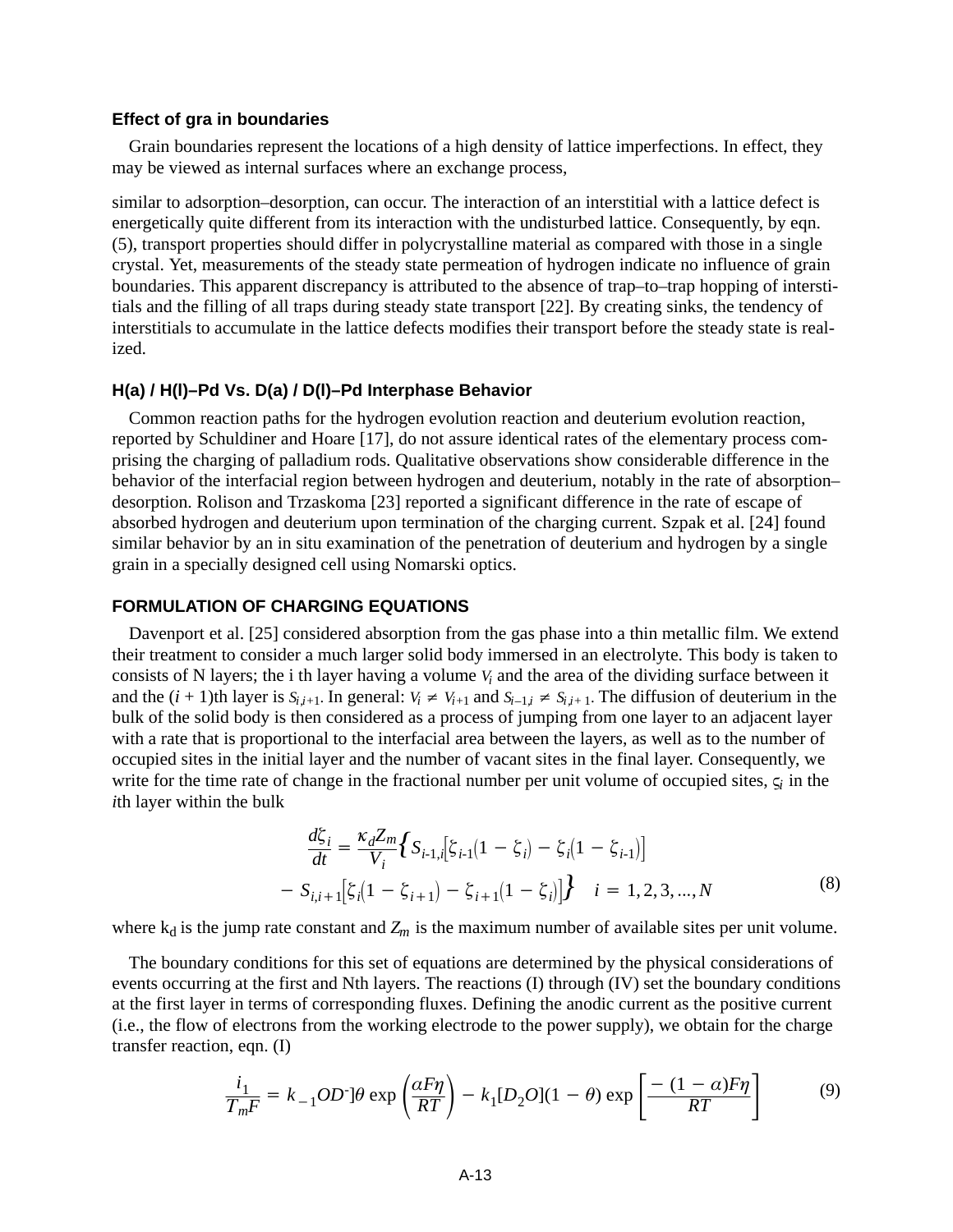where  $\Gamma_{\rm m}$ , is the maximum number of sites per unit area and  $\theta$  is the fractional surface coverage. Analogously, for the charge transfer reaction eqn. (II)

$$
\frac{i_2}{T_m F} = k_{-2} [D_2(s)][OD^-](1 - \theta) \exp\left(\frac{\beta F \eta}{RT}\right) - k_2 [D_2 O] \theta \exp\left[\frac{-(1 - \beta)F\eta}{RT}\right]
$$
(10)

While reactions (III) and (IV) do not directly pass electrons through the interface, it is convenient to define equivalent charge transfer currents, eqns. (11) and (12), respectively

$$
\frac{i_3}{T_m^2 F} = 2k_{-3}[D_2(s)](1-\theta)^2 - 2k_3\theta^2
$$
\n(11)

$$
\frac{i_4}{T_m Z_m F} = k_{-4} \xi_1 (1 - \theta) - k_4 \theta (1 - \xi_1)
$$
\n(12)

In terms of these currents, the time rate of change of adsorbed deuterium is given by eqn.(13)

$$
T_m F \frac{d\theta}{dt} = -i_1 + i_2 + i_3 + i_4 \tag{13}
$$

and the applied current, *i*, is given by eqn. (14)

$$
i = i_1 + i_2 + C\frac{d\eta}{dt} \tag{14}
$$

where the last term in eqn. (14) gives the charging current for the interfacial layer in terms of its effective capacitance *C* and the time rate of change of the overpotential. The time rate of change of the absorbed deuterium in the interfacial layer between the bulk Pd and the electrolyte is governed by both the flux through the surface given in terms of the equivalent current  $i_4$  and diffusion into the bulk, which generates the flux:  $k_d Z_m^2 S_{1,2}[\zeta_1(1-\zeta_2) - \zeta_2(1-\zeta_1)]$ , so that the time rate of change of the fractional occupation of sites in the interfacial layer is given by eqn. (15)

$$
V_1 Z_m \frac{d\zeta_1}{dt} = -S_{0,1} \frac{i_4}{F} - d_d Z_m^2 S_{1,2}(\zeta_1 - \zeta_2)
$$
\n(15)

Equations (13), (14) and (15) specify, in effect, the boundary conditions for eqn. (8) at the interfacial layer. The boundary condition at the Nth layer depends on the physical arrangement; e.g., with reflection symmetry at that location, the flux passing beyond the Nth layer would be zero.

The jump rate constant  $k_d$  introduced in eqn. (8) can be related to the diffusion constant by observing that, if the number of layers is large and each layer is thin, then eqn. (8), which in cartesian coordinates becomes

$$
\frac{d\zeta_1}{dt} = \frac{k_d Z_m}{\delta} (\zeta_{i-1} - 2\zeta_i + \zeta_{i+1})
$$
\n(16)

where  $\delta$  is the thickness of the layers, can be compared with the finite difference approximation to the diffusion equation indicating that the diffusion constant  $\mathbf{D} = k_d Z_m \delta$ .

#### **Charging of Pd Rods; Numerical Solutions**

For a rod (cylindrical symmetry) divided into annular layers of thickness  $\Delta r$  numbered from surface to center (1 to N), eqn. (8) becomes eqn. (17) (see Appendix)

$$
\frac{d\zeta_i}{dt} = \frac{k_d Z_m}{\Delta r} \left( \frac{2r_i}{r_i + r_{i+1}} \right) \left[ \zeta_{i-1} - \left( 2 - \frac{\Delta r}{r_i} \right) \zeta_i + \left( 1 - \frac{\Delta r}{r_i} \right) \zeta_{i+1} \right] \ i = 2, 3, 4, ..., N \tag{17}
$$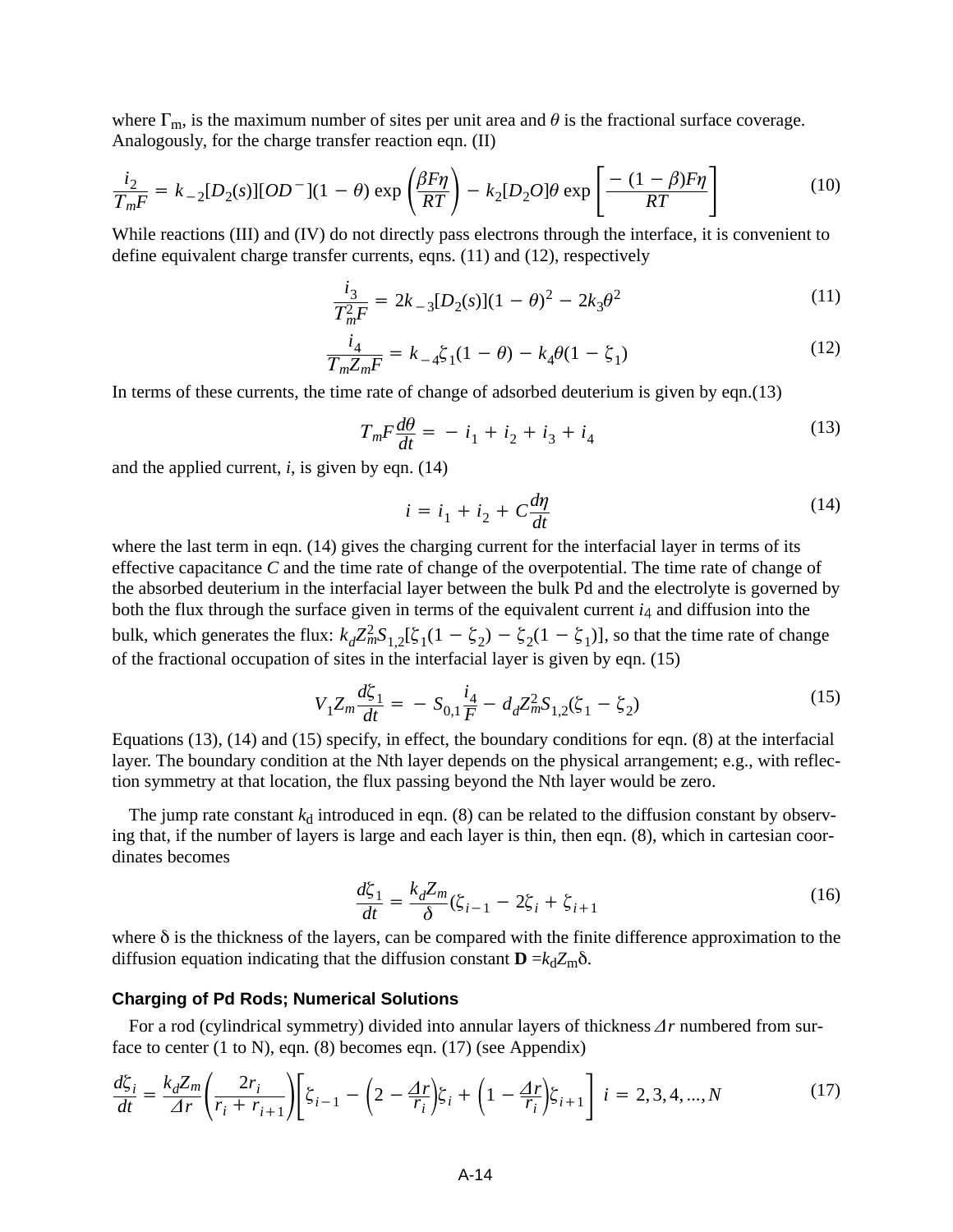where  $r_i = (N - i + 1) \Delta r$  and  $\zeta_{N+1} = \zeta_N$  in order to insure the condition of zero flux at the center of the rod as required by symmetry considerations. Similarly, for the interfacial layer between the electrolyte and the bulk, eqn. (15) becomes eqn. (18)

$$
= -\left(\frac{2r_0}{2r_0 - \Delta r}\right) \left\{ \frac{T_m}{\Delta r} [k_{-4} \xi_1 (1 - \theta) - k_4 \theta (1 - \xi_1)] + \frac{k_d Z_m}{\Delta r} \left(\frac{r_0 - \Delta r}{r_0}\right) (\xi_1 - \xi_2) \right\}
$$
(18)

where  $r_0 = N \Delta r$  is the radius of the rod.

Equations (13), (14), (17) and (18) form a set of stiff ordinary differential equations that can be solved using e.g. the method of Kaps–Rentrop described by Press and Teukolsky [26] with suitable modifications to take advantage of the tridiagonal nature of the Jacobi matrix.

# **RESULTS AND DISCUSSION**

A proposed requirement for the initiation of the effect reported by Fleischmann and Pons is that a set of conditions must be met to "switch–on" the Pd electrode. Due to a large number of these conditions it is difficult, if not impossible at the present time, to identify a dominant factor although a high degree of loading has

been assumed to be one of the necessary conditions. High overpotentials and/or charging currents have also been proposed. In the context of the present discussion, we accept the correctness of the reaction path, eqns. (I)—(IV). However, because of the lack of the rate constant data for the deuterium evolution reaction, the discussion is essentially reduced to the examination of the behavior of the set of coupled equations describing the charging process.

#### **Construction of Solution; Input Data**

The numerical solution of eqns. (13), (14), (17) and (18) requires three types of input parameters. The first is associated with the electrode/electrolyte system, the second characterizes the initial conditions, and the third comprises the rate con– stants whose effect on charging process is examined. The electrode/electrolyte system consists of two regions: (i) the bulk material characterized with regard to transport by the density of available bulk sites,  $Z_m$ , and the diffusion coefficient  $\mathbf{D}$ ; (ii) the electrode/ electrolyte interface described by the density of available surface sites,  $\Gamma_m$ , and the rate constants for all processes including the exchange reaction, eqn. (IV). The assumption employed here of concentration independent parameters represents a first approximation only, but can be easily extended to incorporate concentration dependences, if they are known.

To initiate calculations, we assume that, prior to the application of a charging current, equilibrium has been reached so that the time rate of change of  $\eta$ ,  $\theta$ , and  $\zeta_i = 1, 2, 3...$ , *N* will be zero; in addition, we require that the time rate of change of the evolution of D**2**(s) also be zero. The latter requirement imposes the condition that  $i_2 + i_3 = 0$ . Consequently, the equilibrium condition becomes  $i_j = 0$ ;  $j =$ 1,2,3,4. Equilibrium is characterized by the values of the three variables:  $\eta$ ,  $\theta$ , and  $\zeta = \zeta_i$ ; i = 1,2, 3,... *N* and determined by four equations. It follows, therefore, that an equilibrium condition may not exist for arbitrarily chosen sets of rate constants for the four reactions, eqns. (I)—(IV). For this reason, it is convenient to choose equilibrium values for  $\theta$  and  $\zeta$  with  $\eta = 0$ , viz.,  $\theta = \theta_0$ ,  $\zeta = \zeta_0$  and use these values to provide the following relationships among the rate constants, eqns. (19)—(22)

$$
k_{-1}[OD^-]\theta_0 = k_1[D_2O](1 - \theta_0)
$$
\n(19)

$$
k_{-2}[D_s(s)][OD^{-1}](1 - \theta_0) = k_2[D_2O]\theta_0
$$
\n(20)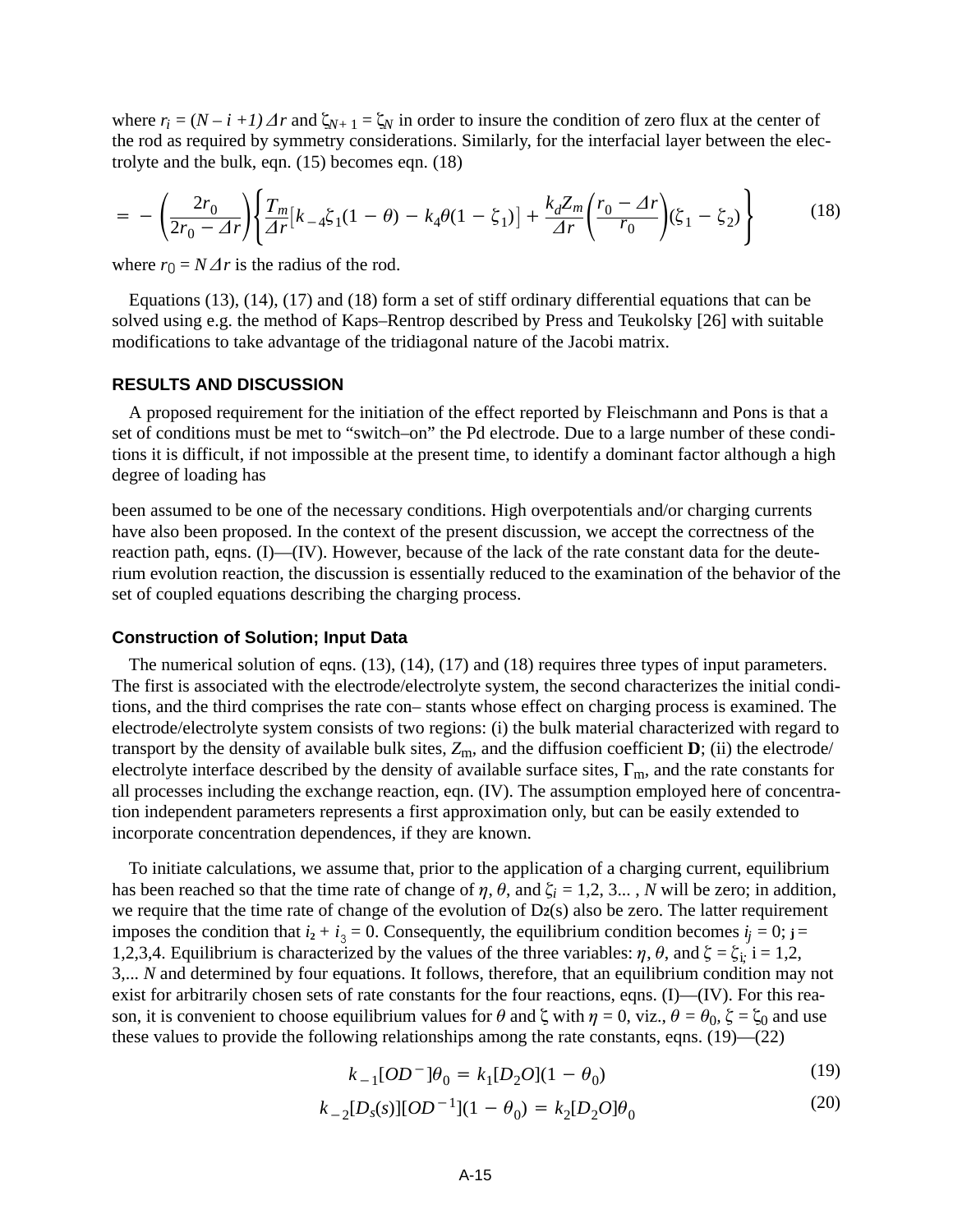$$
k_{-3}D_2(s)[(1 - \theta_0)^2 = k_3\theta_0^2 \tag{21}
$$

$$
k_{-4}\xi_0(1-\theta_0) = k_4(1-\xi_0)\theta_0
$$
\n(22)

Table 1 lists the values of the parameters used in the computations described here unless noted otherwise.

| Table A-1. Input data. |
|------------------------|
|------------------------|

| Parameter                      | value                                     |
|--------------------------------|-------------------------------------------|
| $[D_2O]$                       | $5.5 \times 10^{-2}$ mol/cm <sup>3</sup>  |
| $[OD^-]$                       | $1.0 \times 10^{-4}$ mol/cm <sup>3</sup>  |
| $[D_2(s)]$                     | $8.3 \times 10^{-7}$ mol/cm <sup>3</sup>  |
| $\theta_{0}$                   | $1.0 \times 10^{-1}$                      |
| $\zeta_0$                      | $1.0 \times 10^{-1}$                      |
| $\pmb{\alpha}$                 | $5.0 \times 10^{-1}$                      |
| $\beta$                        | $3.0 \times 10^{-1}$                      |
| $Z_{\rm m}$                    | $1.0 \times 10^{-1}$ mol/cm <sup>3</sup>  |
| $\Gamma_{\mathbf{m}}$          | $1.0 \times 10^{-13}$ mol/cm <sup>2</sup> |
| radius, $r_0$                  | $5.0 \times 10^{-3}$ cm                   |
| capacitance, $C$               | $4.0 \times 10^{-3}$ F/cm <sup>2</sup>    |
| diff. coeff., $\boldsymbol{D}$ | $1.0\times10^{-5}$ cm <sup>2</sup> /s     |
| Number of layers, $N^a$        | 10                                        |

<sup>a</sup> Calculations for  $N > 10$  (e.g.  $N = 40$ ) yielded substantially the same results.

#### **Electrode Charging**

To relate the charging process to observable quantities and to evaluate the driving force, we calculated the surface coverage, the electrode overpotential and the amount of absorbed material. In particular, the surface coverage was selected because the operating driving force for the charging process is the chemical potential difference between the relevant species in an adsorbed state and those residing in the lattice. For the charging process to occur we require that the inequality, eqn. (23)

$$
\mu(a,t) - \mu(l,t) > 0 \tag{23}
$$

be fulfilled at all times. But, since  $\mu(a, t) = f_1(\theta)$  and  $\mu(l, t) = f_2(\zeta)$ , it follows that the charging process may be conveniently examined in terms of the surface coverage which is determined by the participating processes responding to the applied charging current. The amount of material incorporated into the electrode interior and its distribution was calculated to determine whether or not a threshold value for loading has been reached and to provide information on the efficiency of the charging process.

An example of an electrode charging is shown in Fig. 2 where two time intervals are delineated. The first is of a short duration, e.g., less than 0.1 s, during which the processes within the interphase dominate. This period terminates when these processes become stationary, i.e. as  $\theta(t) \rightarrow \theta_{\text{lim}}$  and  $\eta(t) \rightarrow \eta_{\text{lim}}$ . The second time interval, of a considerable length, is that during which actual charging of the electrode interior occurs, i.e., the fraction of available sites occupied  $Q(t) \rightarrow Q_{\text{lim}}$ .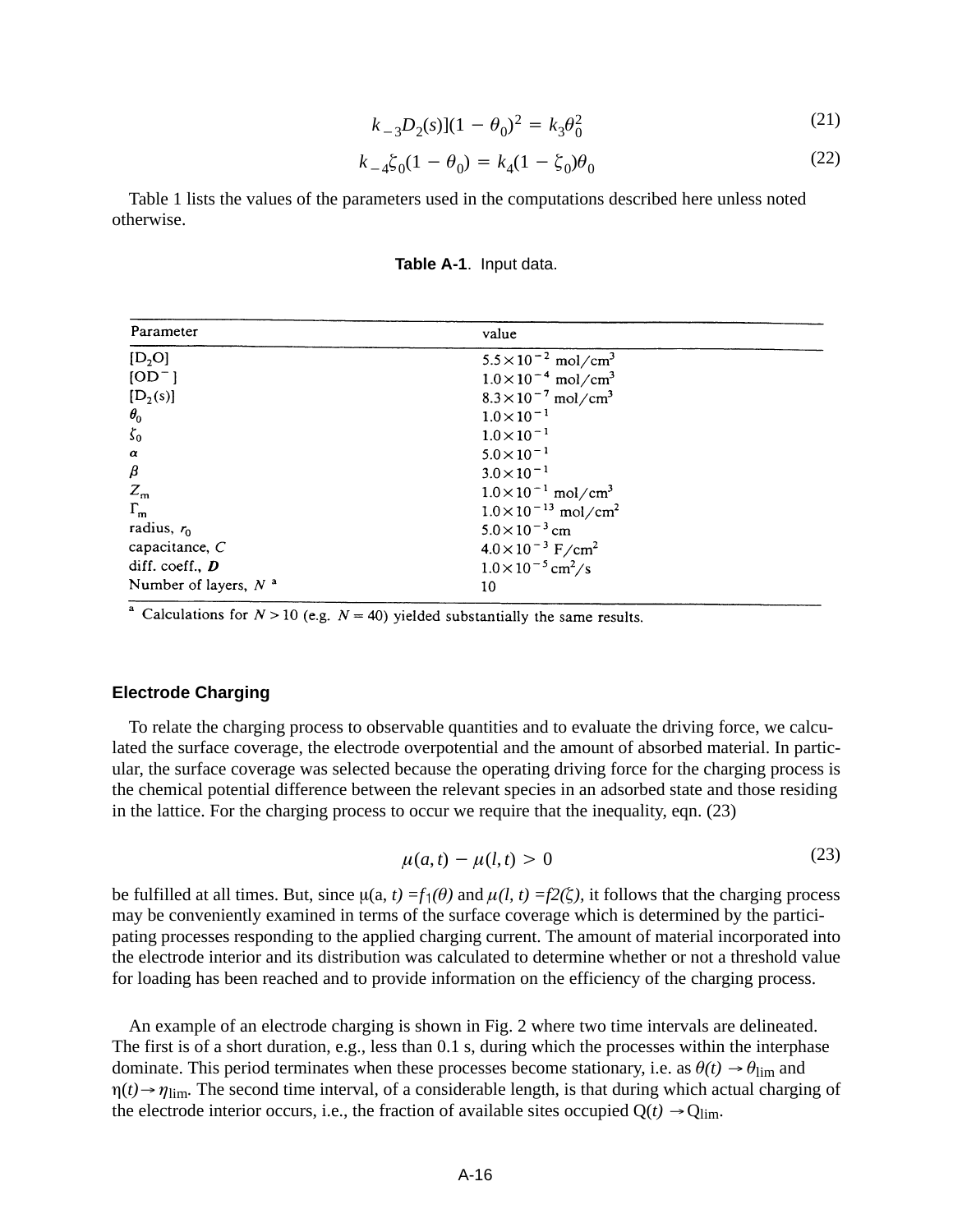

**Figure A-2**. Evolution of surface coverage, overpotential and concentration of interstitial in the course of electrode charging.

#### **Electrode Initial Response to Current Flow**

The assumed model, Fig. 3*,* provides for position dependent elementary processes, i.e., it suggests the separation of processes occurring within. the interphase from those within the electrode interior. It follows that the electrode charging and the effect of rate constants can be examined within well defined time intervals, as illustrated in Fig. 2, of which the first time interval consists of three distinct time periods: the first,  $0 \lt t \lt \tau_r$  represents the charging of the double layer; the second,  $\tau_1 \lt t \lt \tau_2$ , covers the period needed for the attainment of a quasi-stationary state; and the third  $t > \tau_2$  is the time during which the electrode begins to accept interstitials, Fig. 3. For different choices of rate constants, the regions may be less distinct and the time dependence of the surface coverage and overpotential can have somewhat different forms. The amount of the interstitial material absorbed during the attainment of the quasi–steady state of surface coverage is insignificant under all conditions examined (e.g., on the order of 0.0001% above the assumed equilibrium value).

As expected, an elementary process that controls the overall reaction also controls the time dependence of both the surface coverage and overpotential. In particular, Fig. 4 illustrates the effect of an emerging rds. Here, the pairs of curves, respectively, a—a', b—b', etc. are the  $\theta(t)$  and  $\eta(t)$  that represent changes in the surface coverage and overpotential with the changing ratios of  $k_2/k_1$  and  $k_3/k_1$ . Clearly, as these ratios are decreased, the quasi-steady state surface coverage,  $\theta_{\rm lim}$ , increases due to enhanced adsorption and reaches a limiting value of one. Further decrease in this ratio, after  $\theta_{\text{lim}} = 1.0$ , causes the knee of the  $\theta(t)$  curve to move to earlier times, cf. curves c and d. It is noted that within the time period examined, the amount of absorption is insignificant; consequently, as expected, an agreement with the earlier work of Gileadi and Conway [18] is evident.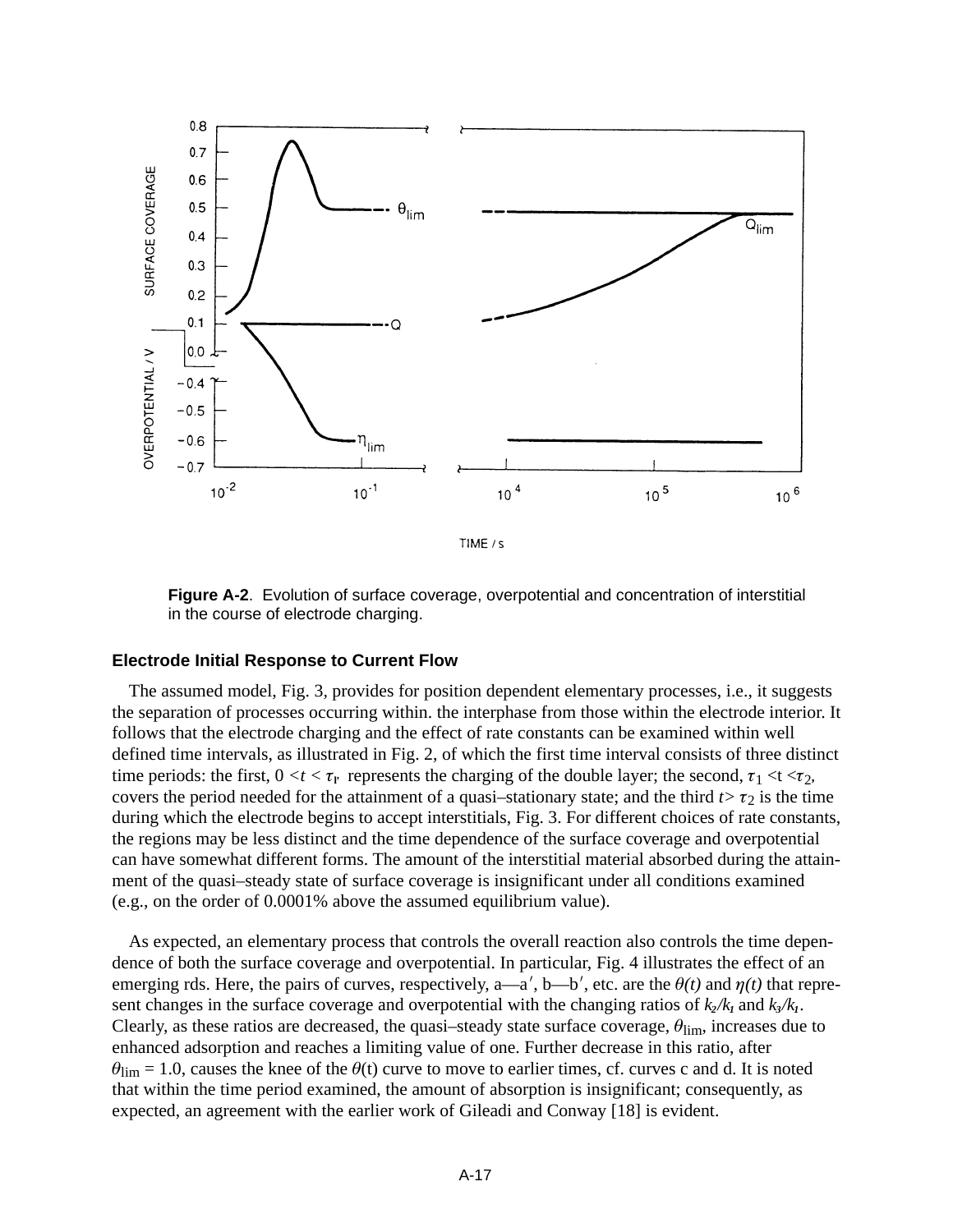



**Figure A-3**. Surface coverage and overpotential as a function of time. Initial period: charging of the double layer, 0 < t <  $\tau_i$ ; unsteady state,  $\tau_1$  < t <  $\tau_2$ ; quasi-steady state, t >  $\tau_2$ . Charging current:  $-40 \times 10^{-3}$  A/cm<sup>3</sup>; rate constants: k<sub>1</sub> = 10<sup>3</sup> cm<sup>5</sup>/mol s; k<sub>2</sub> = 10 cm<sup>3</sup>/mol s; k<sub>3</sub> = 10<sup>3</sup> cm<sup>2</sup>/mol s;  $k_4 = 2.0 \times 10^5$  cm<sup>3</sup>/mol s.



**Figure A-4**. Surface coverage and overpotential as a function of time. Effect of an emerging rds. Charging current:  $-40 \times 10^{-3}$  A/cm<sup>2</sup>; rate constants: k<sub>2</sub> = 1.0 cm<sup>3</sup>/mol s, k<sub>3</sub> = 0.1 cm<sup>2</sup>/mol s, k<sub>4</sub> =  $3 \times 106$  cm<sup>3</sup>/mol s; k<sub>1</sub> = 10<sup>2</sup>, 10<sup>3</sup>, 10<sup>4</sup>, 10<sup>5</sup> cm<sup>3</sup>/mol s for curves a, b, c, and d, respectively.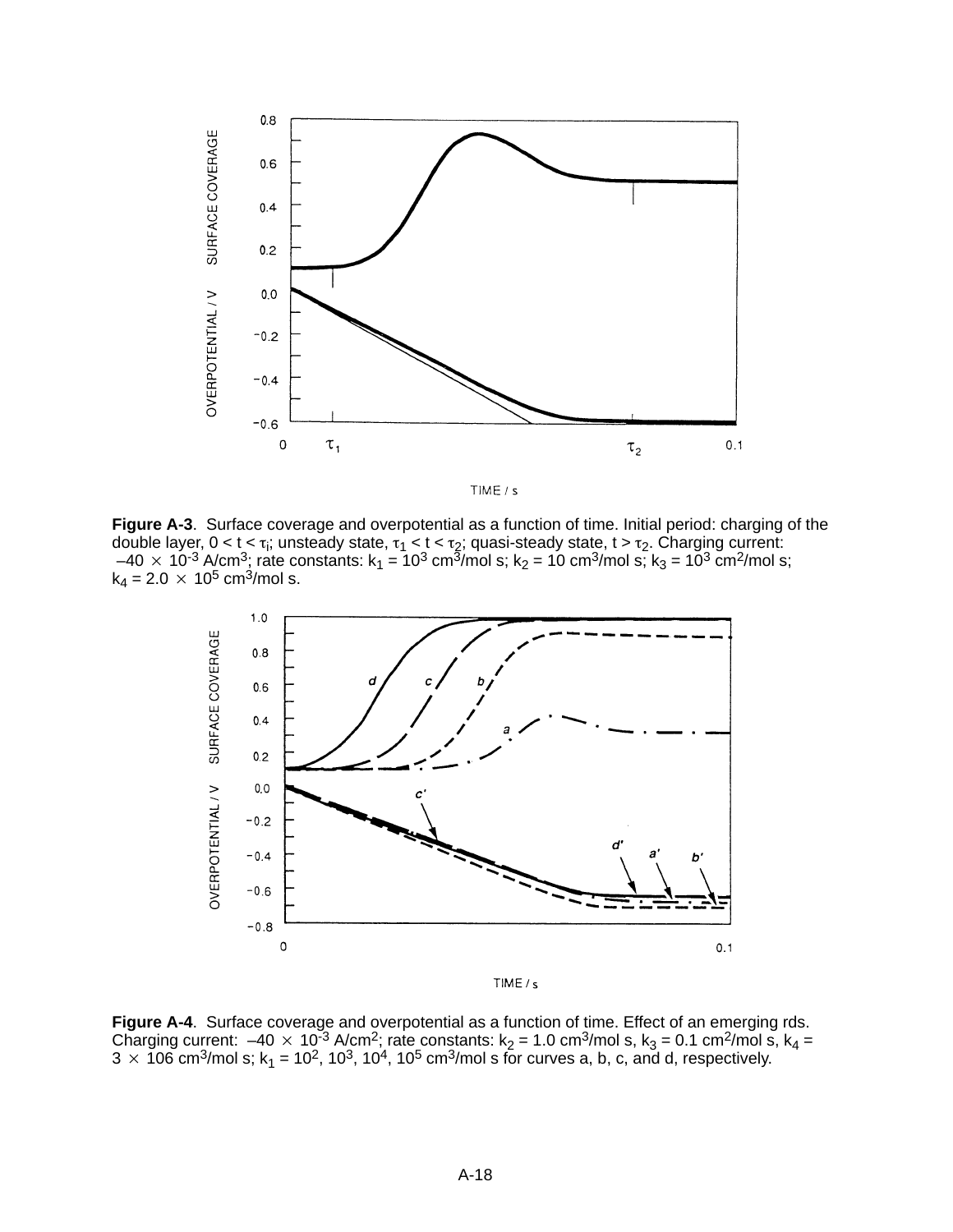A somewhat different behavior is seen as the rds is changed from the recombination reaction, Fig. 5 curve a, to electrodesorption, Fig. 5 curve b. The effect, which is minimal in the  $\theta(t)$  curve, is associated with a more negative overpotential, decreased by ca. 200 mV and a longer time required to attain the quasi–steady state. This is likely connected with the fact that the recombination reaction does not involve charge transfer.



**Figure A-5**. Surface coverage and overpotential as a function of time. Effect of changing the rds. Charging current: –40  $\times$  10<sup>-3</sup> A/cm<sup>2</sup>;  $\theta_0$  = 0.1;  $\zeta_0$  = 0.08. Rate constants: k<sub>1</sub> = 10<sup>6</sup> cm<sup>3</sup>/mol s, k<sub>4</sub> = 2.0  $1 \times 10^{7}$  cm<sup>3</sup>/mol s. (a) k<sub>2</sub> = 1.0 cm<sup>3</sup>/mol s, k<sub>3</sub> = 10<sup>3</sup> cm<sup>2</sup>/mol s (b) k<sub>2</sub> = 10<sup>3</sup> cm<sup>3</sup>/mol s, k<sub>3</sub> = 1.0 cm2/mol s.

Intuitively, the present model ascribes a dominant role to the rate of absorption, viz., the higher the rate, the faster the charging of the electrode. However, due to coupling between the surface processes, no such clear conclusion should be drawn unless the interphase  $(i_3, i_{-2})$  controls the overall event. In general, an increase in the rate of absorption shifts the attainment of the quasi–steady state to somewhat longer times, as illustrated in Fig. 6. Also, the lower the rate of absorption, the greater the tendency to develop a maximum in the  $\theta(t)$  curve, Fig. 6, curve a.

The coupling effect of the interphase processes on the surface coverage and overpotential as a function of charging current, suggested by eqns. (13) and (14), is illustrated in Figs. 7–9. Here, three cases are illustrated, viz., with the electrodesorption reaction as the rds,  $\theta_{\text{lim}}$  increases with an increase in the charging current, Fig. 7; with a less clearly defined rds,  $\theta_{\rm lim}$  first increases, goes through a maximum and then decreases, Fig. 8; and with recombination/adsorption as a rather weak rds,  $\theta_{\text{lim}}$  always decreases with an increase in the charging current, Fig. 9.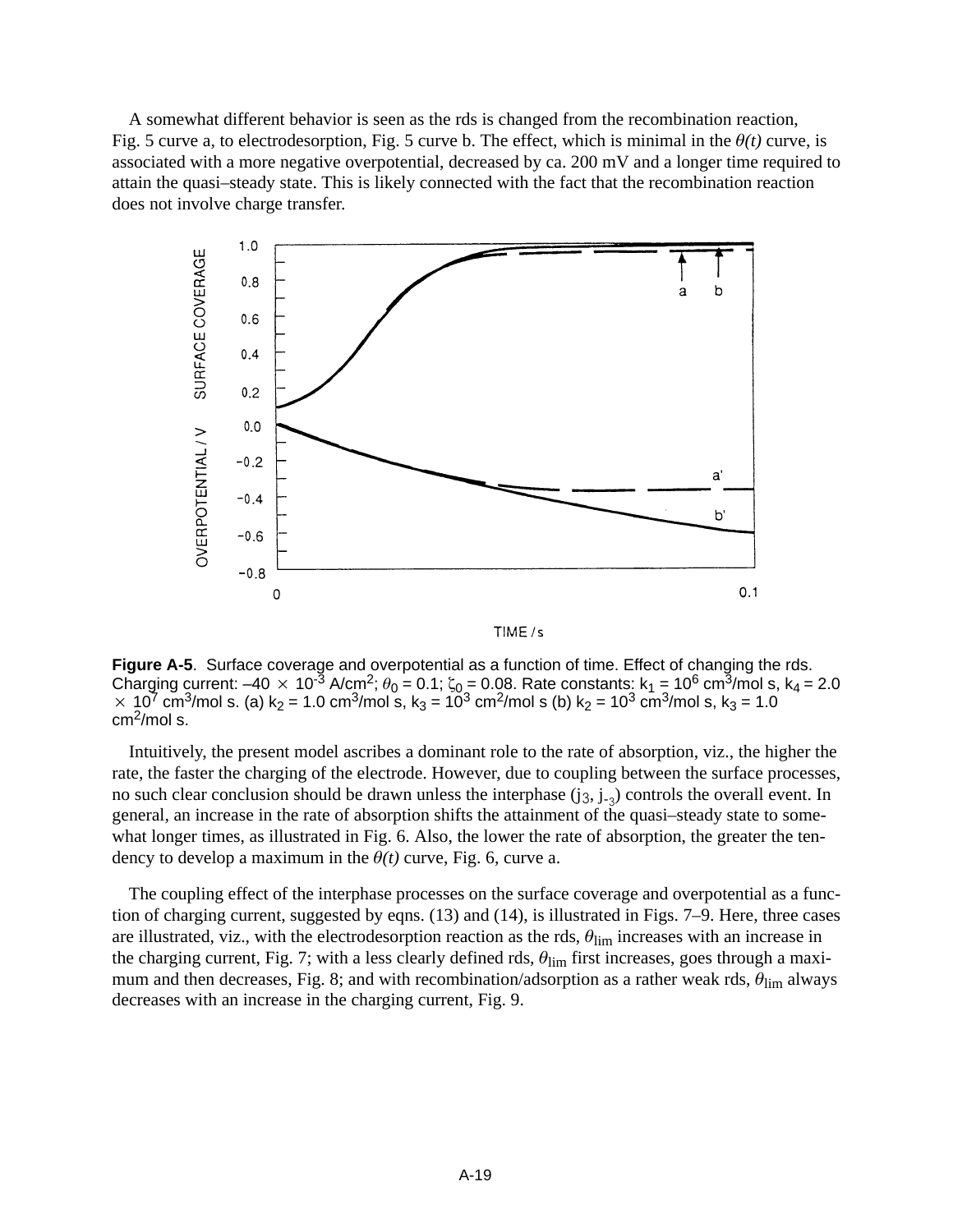



**Figure A-6**. Surface coverage and overpotential as a function of time. Effect of adsorptionabsorption exchange rate. Charging current: –40  $\times$  10<sup>-3</sup> A/cm<sup>2</sup>. Rate constants: k<sub>1</sub> = 10<sup>5</sup> cm<sup>3</sup>/mol s, k<sub>2</sub> = 100 cm<sup>3</sup>/mol s. k<sub>3</sub> = (a) 3.0  $\times$  10<sup>4</sup>, (b) 3.0  $\times$  10<sup>5</sup>, (c) 3.0  $\times$  10<sup>6</sup>, (d) 3.0  $\times$  10<sup>7</sup> cm<sup>3</sup>/mol s.



**Figure A-7**. Surface coverage and overpotential as a function of time. Effect of charging current. Rate constants: k<sub>1</sub> = 105 cm<sup>3</sup>/mol s, k<sub>2</sub> = 10<sup>3</sup> cm<sup>3</sup>/mol s. k<sub>3</sub> = 1.0 cm<sup>2</sup>/mol s, k<sub>4</sub> = 2.0  $\times$  10<sup>7</sup> cm<sup>2</sup>/mol s. Charging current: (a) –4.0  $\times$  10<sup>-3</sup>, (b) –10.0  $\times$  10-<sup>3</sup> cm<sup>3</sup>/mol s, –40.0  $\times$  10<sup>-3</sup>, (d) –80  $\times$  $10^{-3}$  A/cm<sup>2</sup>.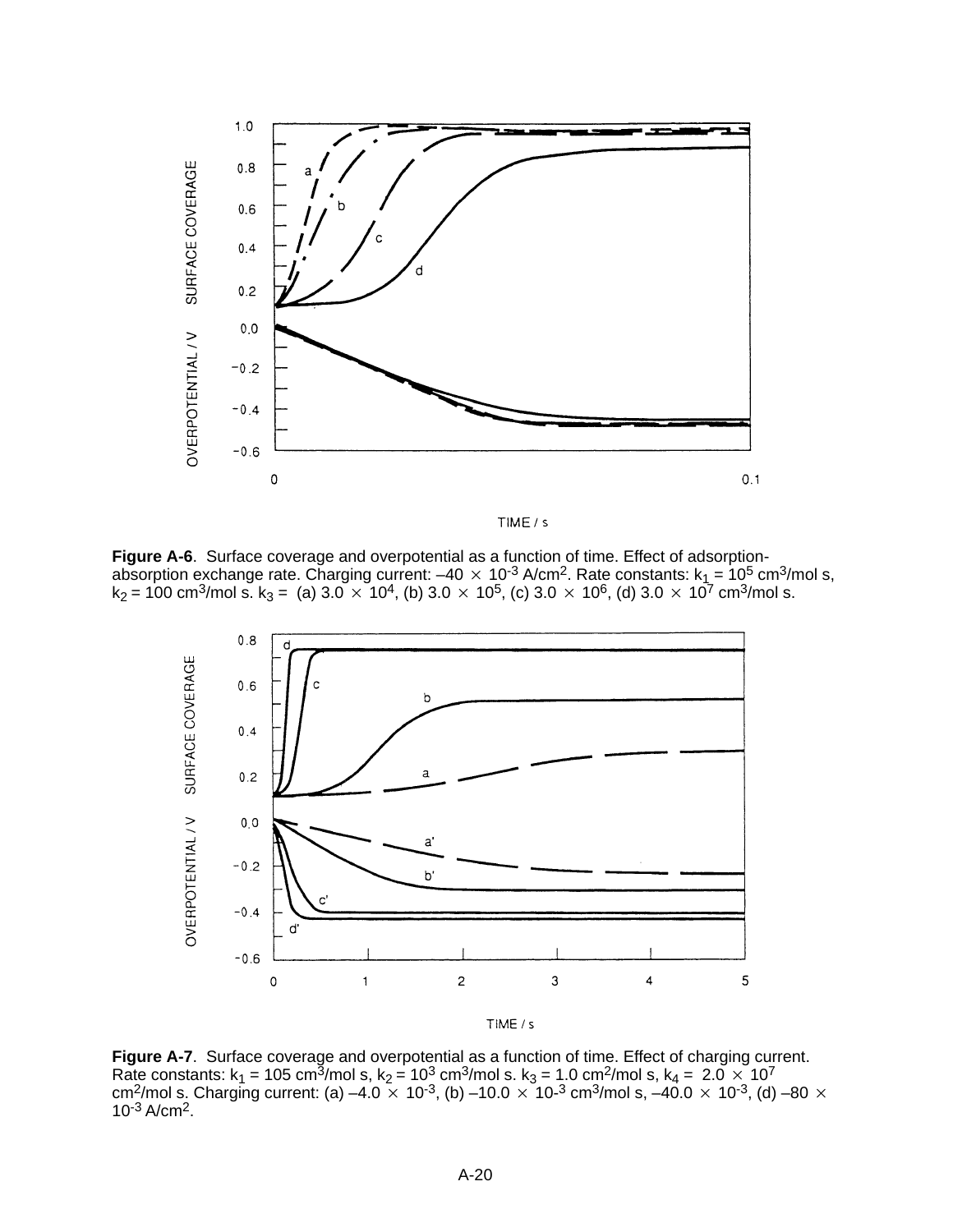

TIME / s

**Figure A-8**. Surface coverage and overpotential as a function of time: Effect of charging current.<br>Rate constants: as in Fig 6. except for k<sub>3</sub> = 10.0 cm<sup>2</sup>/mol s. Charging current: (a) –10.0 × 10<sup>-3</sup>,<br>(b) –40.0 × 10<sup>-3</sup>



 $TIME/s$ 

**Figure A-9**. Surface coverage and overpotential as a function of time: Effect of charging current. Rate constants:  $k_1 = 1000 \text{ cm}^3/\text{mol}$  s,  $k_2 = 10 \text{ cm}^3/\text{mol}$  s,  $k_3 = 1000 \text{ cm}^2/\text{mol}$  s,  $k_4 = 2.0 \times 10^5$ cm<sup>2</sup>/mol s. Charging current: (a) –4.0  $\times$  10<sup>-3</sup>, (b) –10.0  $\times$  10<sup>-3</sup>, (c) –40.0  $\times$  10<sup>-3</sup>, (d) –80.0  $\times$  10<sup>-3</sup>, (e) –80.0  $\times$  10<sup>-3</sup>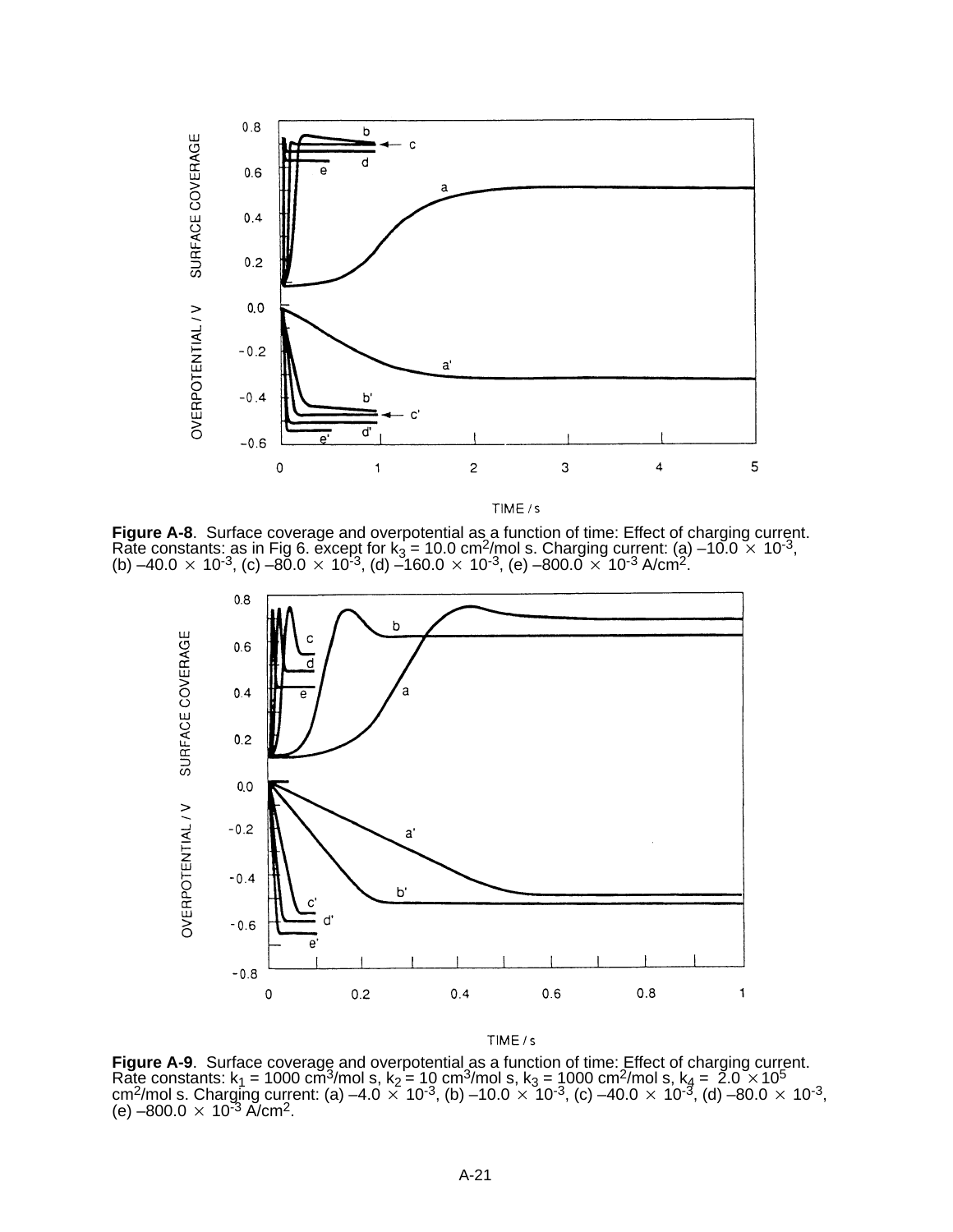# **Charging of Electrode Interior**

A threshold phenomenon has been proposed to initiate the effects reported by Fleischmann and Pons, i.e., contingent on achieving a degree of loading exceeding a certain critical value within a reasonably short period of time. In this section, we illustrate the interphase control vs. bulk transport control and show that an increase in the charging currents need not increase the level of electrode loading.

The coupling between interfacial processes and bulk transport admits, in principle, two modes of charging control. This is illustrated in Figs. 10, and *11.* To demonstrate the transition from interphase to transport control, we calculated the time dependences  $\theta(t)$ ,  $\eta(t)$  and the normalized amount of absorbed deuterium in terms of  $Q(t) = \sum_{r=1}^{N}$  $\overline{i=1}$  $V_i \xi_i(t) / \sum_{i=1}^N$  $\overline{i=1}$  $V_i$  for the values of the diffusion coefficient differing by several orders of magnitude. As expected and illustrated in Fig. 10, the initial electrode response is independent of the diffusion coefficient. The quasi–steady state was established within 0.5 s. However, as soon as the build–up of absorbed deuterium has begun,  $\theta$  and  $Q$  vary almost linearly with time. For an unrealistic value of the diffusion coefficient, (e.g.,  $\mathbf{D} = 10^{-4}$  cm<sup>2</sup> s<sup>-1</sup>),  $\theta$  and *Q* 



**Figure A-10**. Time dependent overpotential,  $\eta$ , surface coverage,  $\theta$ , and normalized amount of absorption as a function of diffusion coefficient. (a)  $10^{-4}$  cm<sup>2</sup>/s; (b)  $10^{-8}$  cm<sup>2</sup>/s; (c)  $10^{-10}$  cm<sup>2</sup>/s. Charging current: 0.1 A/cm<sup>2</sup>, Rate constants:  $k_1 = 10^3$  cm<sup>3</sup>/mol s,  $k_2 = 10$  cm<sup>3</sup>/mol s,  $k_3 = 10^3$ cm<sup>2</sup>/mol s,  $k_4 = 2 \times 10^5$  cm<sup>3</sup>/mol s.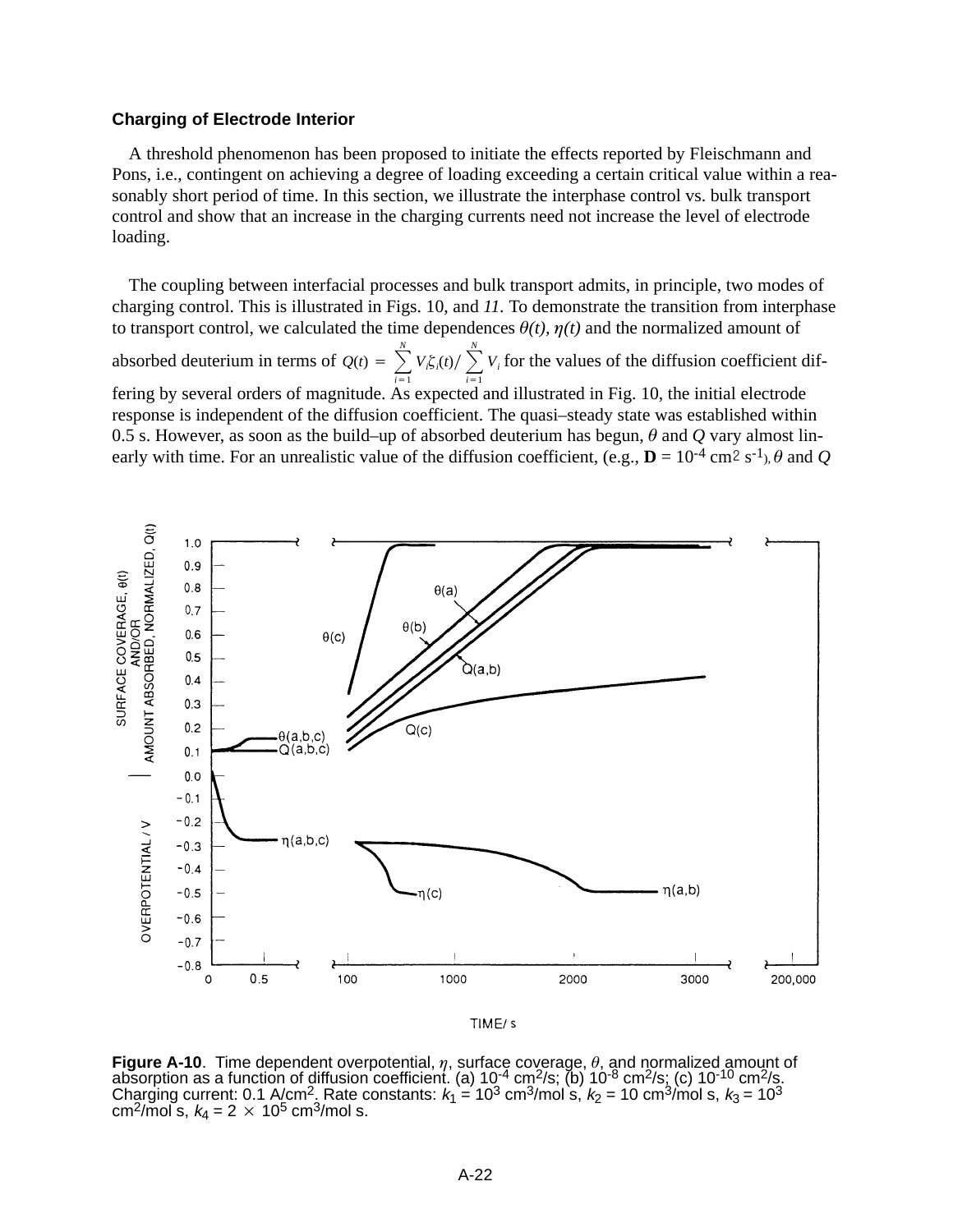

**Figure A-11**. Normalized amount of absorbed material as a function of distance. Diffusion coefficients (in cm2/s) indicated; other data as in Fig. 10.

reached their limiting values almost simultaneously. This is consistent with interphase control. The transition to transport control, however, is not sharp and the electrode exhibits a mixed control for a substantial range of diffusion coefficients, e.g.,  $10^{-6}$   $\langle \mathbf{D} \times 10^{-8} \text{ cm}^2 \text{ s}^{-1}$ . In particular, for the set of input parameters in the example illustrated in Fig. 10, the electrode charging is under diffusion control only when  $D = 10^{-8}$  cm<sup>2</sup> s<sup>-1</sup> or less. This transition from interphase to diffusion control manifests itself by an increase in the slope  $d\theta/dt$  and a substantial delay in the achievement of full saturation of the electrode interior. The distribution of the filling of the available sites, Fig. 11*,* further illustrates the transition from the interphase to bulk diffusion control.

Another example of the effect of the complex interplay between the interphase processes at two charging current densities is shown in Fig. 12. Contrary to intuitive expectations that an increase in the charging currents should increase loading, the model predicts that, with a specific set of rate constants, a lower level of loading can result with no reduction in charging time observed.

#### **CONCLUDING REMARKS**

Qualitatively, the model reflects the complicated nature of the charging process. It indicates that difficulties may be encountered in controlling the charging process because of the large number of factors that may affect one or more of the interphase processes. Quantitative analysis could not be carried out because the relevant data were not available and the use of kinetic parameters associated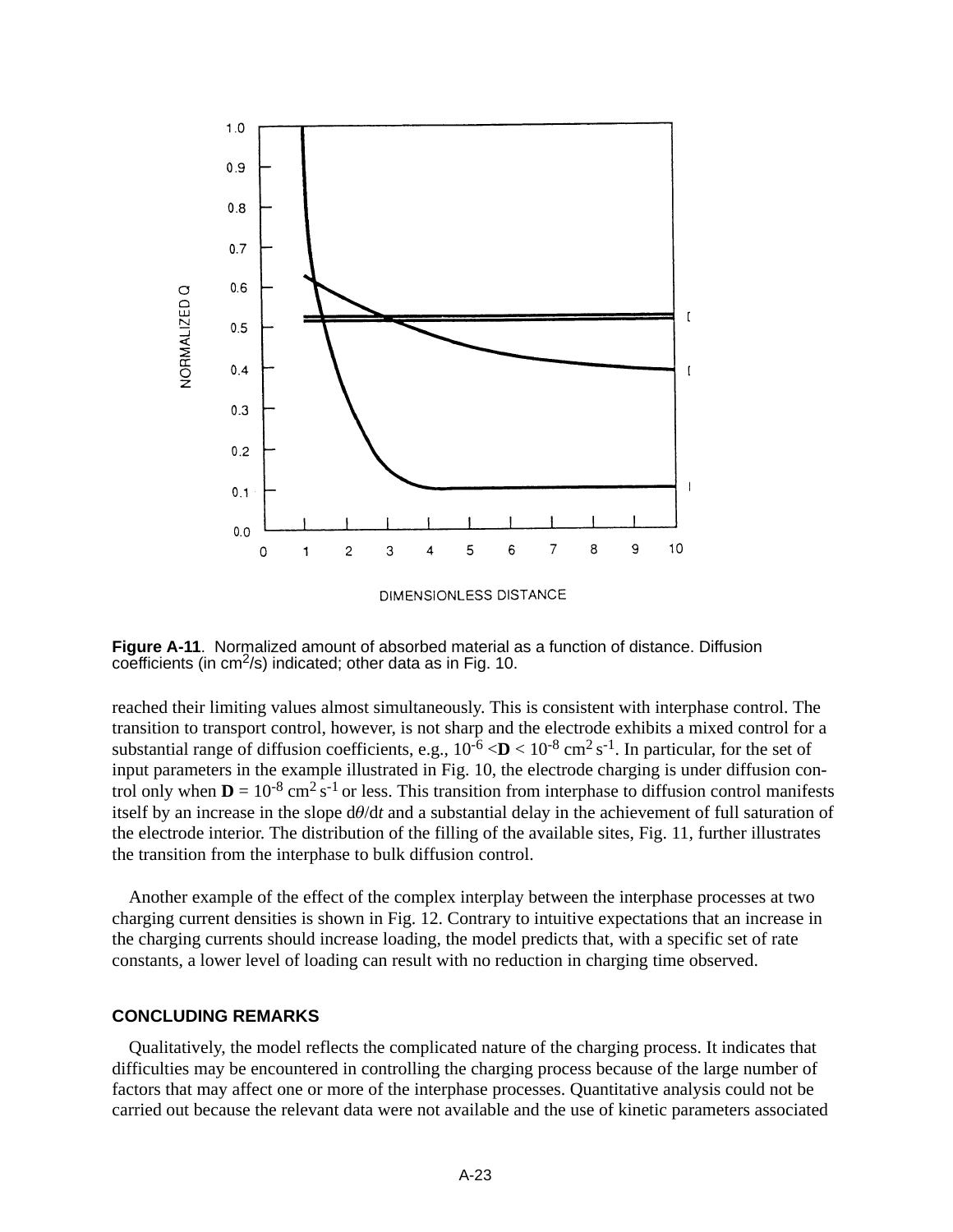

TIME / s

**Figure A-12**. Effect of charging current on electrode loading. (a) 0.05 A/cm2; (b) 0.1 A/cm2. Rate constants:  $k_1 = 10^3$  cm<sup>3</sup>/mol s;  $k_2 = 10$  cm<sup>3</sup>/mol s;  $k_3 = 10^3$  cm<sup>2</sup>/mol s;  $k_4 = 2 \times 10^5$  cm<sup>3</sup>/mol s.

with the hydrogen evolution reaction cannot be justified in view of recent results [23]. Other simplifications, e.g., the constancy of input parameters can be corrected (for example, a concentration dependent diffusion coefficient could be included). A more serious deficiency is the employment of the simplest interphase when, in fact, a supercharged region exists.

#### **ACKNOWLEDGEMENT**

The authors wish to thank Professors Fleischmann and Pons for helpful comments.

## **APPENDIX: DERIVATION OF EQNS. (17) AND (18)**

The cross section of the rod of length *L* and radius  $r_0$  is partitioned into *N* annular layers of thickness  $\Delta r$ . With the layers labeled from *1* to *N* from the outer surface to the center, respectively, the volume  $V_i$  of the *i*th layer and the interface surface  $S_{i,i+1}$  between the *i*th and  $(i + 1)$ th layers are:

$$
V_i = \pi (r_i^2 - r_{i+1}^2)L
$$
 (1A)

$$
S_{i,i+1} = 2\pi r_{i+1} L
$$
 (2A)

where  $r_i = (N - i + 1) \Delta r$ . Consequently, the relevant surface to volume ratios are

$$
\frac{S_{i-1,i}}{V_i} = \frac{2r_i}{r_i^2 - r_{r_{i+1}^2}} = \left(\frac{2r_i}{r_i + r_{i+1}}\right) \frac{1}{\Delta r}
$$
(3A)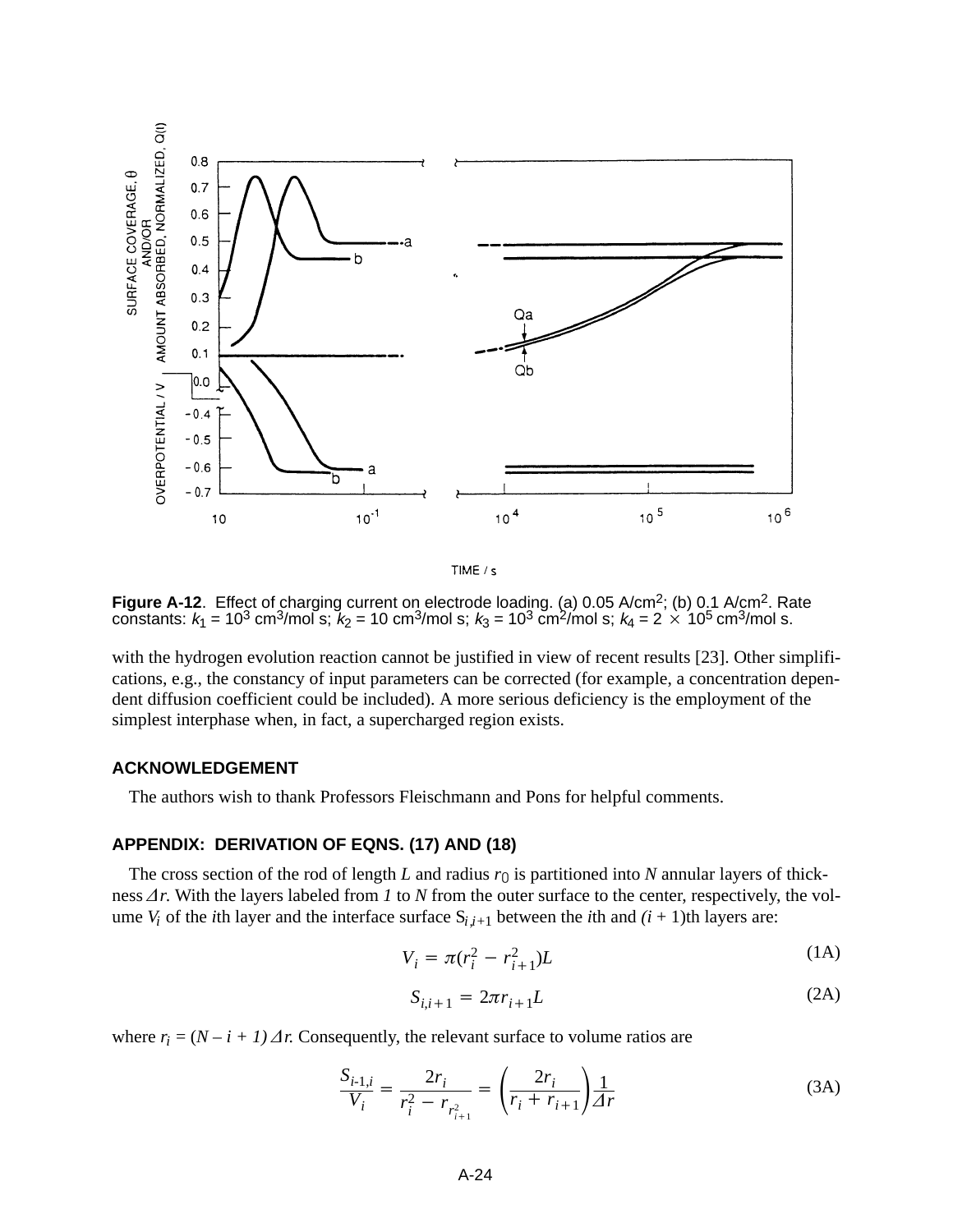and

$$
\frac{S_{i,i+1}}{V_i} = \frac{2r_{i+1}}{r_i^2 - r_{i+1}^2} = \frac{2r_i}{r_i + r_{i+1}} \left(1 - \frac{\Delta r}{r_i}\right) \frac{1}{\Delta r}
$$
(4A)

Substitutions of these ratios into eqn. (8) yields

$$
\frac{d\zeta_i}{dt} = d_d Z_m \Delta r \left( \frac{2r_i}{r_i + r_{i+1}} \right) \left[ \frac{\zeta_{i-1} - 2\zeta_i + \zeta_{i+1}}{\Delta r^2} + \frac{1}{r_i} \left( \frac{\zeta_i - \zeta_{i+1}}{\Delta r} \right) \right]
$$
(5A)

which, upon rearrangement becomes eqn. (19). The ratios given in eqns. (3A) and (4A) become, for *i = 1*

$$
\frac{S_{0,1}}{V_i} = \left(\frac{2r_0}{2r_0 - \Delta r}\right) \frac{1}{\Delta r}
$$
\n(6A)

and

$$
\frac{S_{1,2}}{V_i} = \frac{2r_0}{2r_0 - \Delta r} \left( 1 - \frac{\Delta r}{r_0} \right) \frac{1}{\Delta r}
$$
(7A)

since  $r_1 = r_0$  and  $r_2 = r_0 - \Delta r$ . Substitution of eqns. (6A) and (7A) into eqn. (17) yields eqn. (18).

The form of eqn. (5A) shows the relationship of eqn. (5A) to the diffusion equation written in cylindrical coordinates and approximated by finite differences. Generally,  $k_d Z_m \Delta r$  would be identified with the diffusion coefficient and the ratio  $2r_i/(r_i + r_{i+1})$  set equal to one as, in the limit,  $\Delta r$ approaches zero. However, here we retain the ratio as  $\Delta r$  is not necessarily small enough to take the limit, but do identify the diffusion coefficient as  $k_d Z_m \Delta r$ .

## **REFERENCES**

- 1. J. Jorne, J. Electrochem. Soc., 137(1990) 369.
- 2. M. Fleischmann and S. Pons, J. Electroanal. Chem., 261(1989) 301; err. 263 (1989) 187. 3
- 3. Wagner, Z. Phys. Chem., A159 (1932)459; A193 (1944)386.
- 4. R. Fowler and E.A Guggenheim, Statistical Thermodynamics, Cambridge University Press Cambridge, 1949.
- 5. H.-G. Fritsche, Z. Naturforsch., 38a (1983)1118.
- 6. M. von Stackelberg and P. Ludwig, Z. Naturforsch., 19a (1964)93.
- 7. B. Dandapani and M. Fleischmann, J. Electroanal. Chem., 39(1972)323.
- 8. H. Brodowsky, Z. Phys. Chem., N.F., 44(1965)9.
- 9. R.M. Stoneham, Ber. Bunsenges. Phys. Chem., 76(1972)816.
- 10. J. Voelkl, Ber. Bunsenges. Phys. Chem., 76(1972)797.
- 11. E. Wicke and G.H. Nernst, Ber. Bunsenges. Phys. Chem., 68(1964)224.